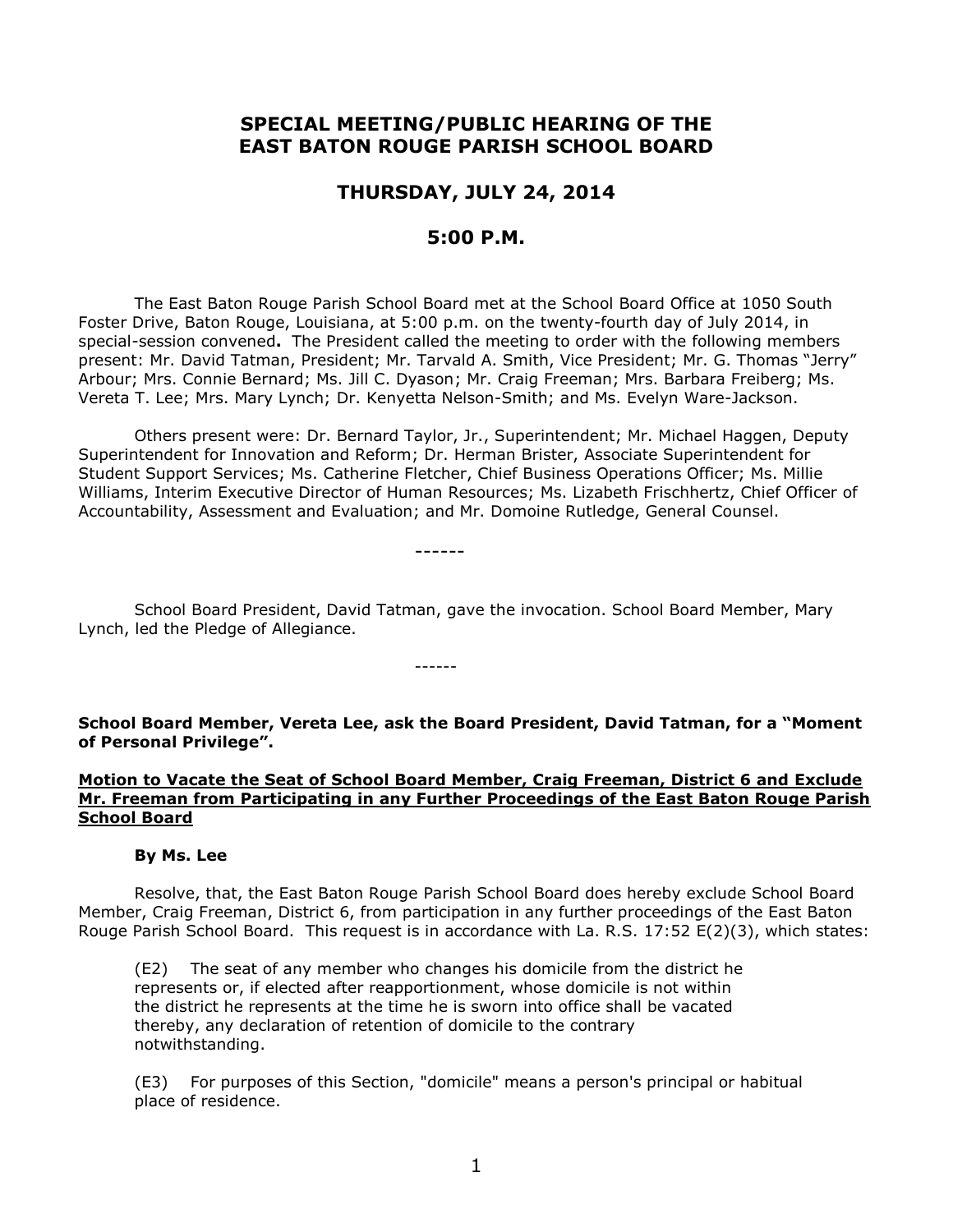Because Mr. Freeman's principal or habitual place of residence is now in Oklahoma, where he lives and works, and not in District 6 of the East Baton Rouge Parish School Board as it is currently configured, his seat is vacant by virtue of his change of residence and/or domicile.

## **Discussion followed.**

School Board President, David Tatman, requested Ms. Lee consult with General Counsel, Domoine Rutledge. General Counsel explained that he does not believe the East Baton Rouge Parish School Board has the authority to vacate Mr. Freeman's seat. Mr. Rutledge stated, "The statute and language were correct in that if a person does in fact change his/her domicile then it has the same effect of vacating the seat. The change of domicile will turn on the factual circumstances surrounding that. To the extent a citizen who has a right of action and a cause of action, in this instance, would have to seek a judicial determination of that. This Board, in my opinion, does not have the authority to effectuate that."

## **In addition to there being no second to the motion, President Tatman ruled the motion out of order.**

**------**

# **Approval to Defer Item #1**

### **By Mrs. Bernard**

Resolved, that, the East Baton Rouge Parish School Board does hereby approve to defer the following item to a Special School Board meeting on Thursday, August 7, 2014 at 5:00 p.m.: Item #1 (Discussion/Consideration of an amendment to the Highly Effective Stipend Schedule for Teachers).

#### **Seconded by Mr. Arbour**

# **Unanimously adopted by a vote of all the members.**

**------**

# **Approval to Defer Item #2**

# **By Mrs. Freiberg**

Resolved, that, the East Baton Rouge Parish School Board does hereby approve to defer the following item to a Special School Board meeting on Thursday, August 7, 2014 at 5:00 p.m.: Item #2 (Discussion/Consideration of an amendment to the Non-Act I Salary Schedule).

# **Seconded by Mrs. Bernard**

#### **Unanimously adopted by a vote of all the members.**

**------**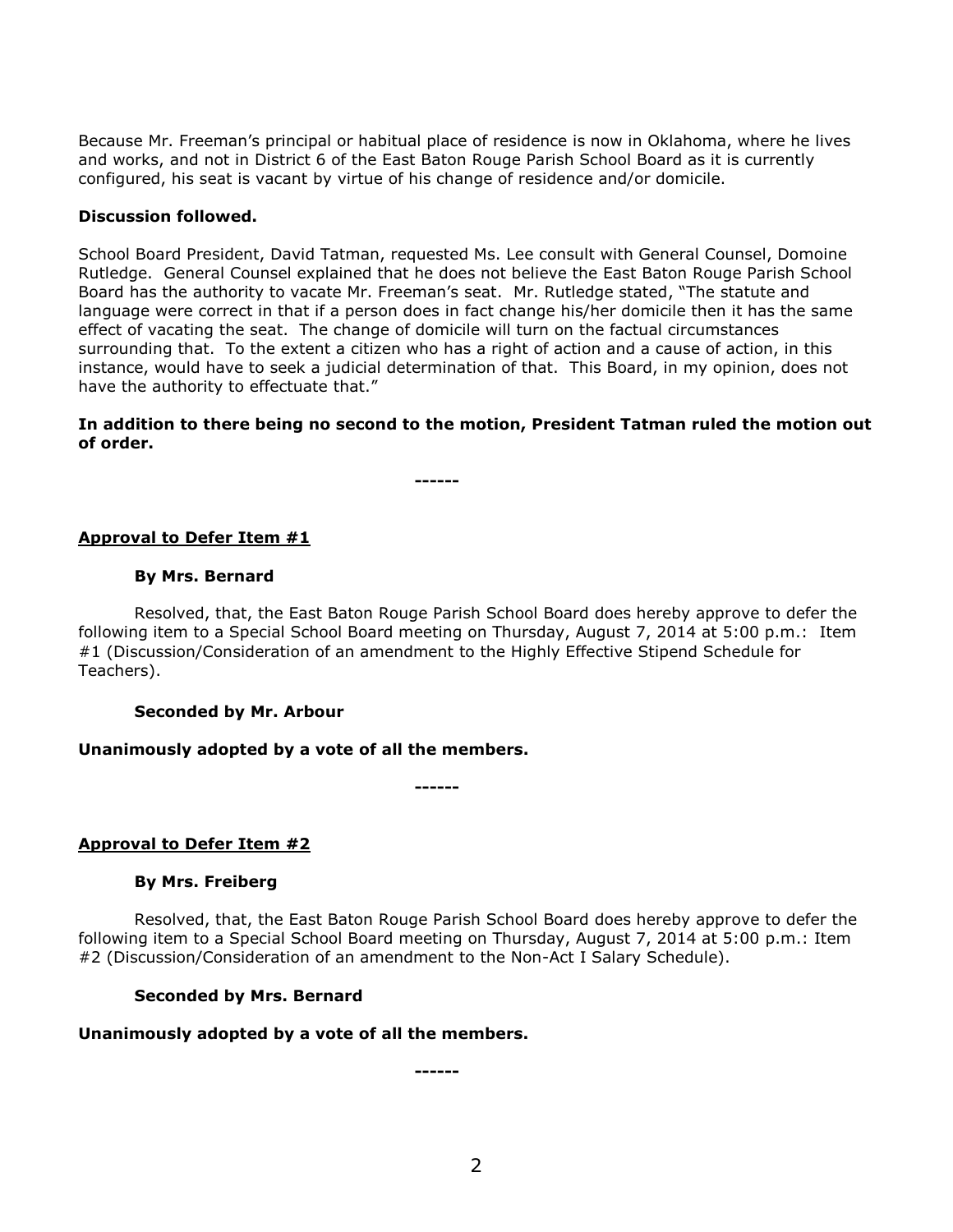## **Public Hearing for the Introduction of Reapportionment Plans**

The President called the Public Hearing to order with the following members present:, Mr. David Tatman, President; Mr. Tarvald A. Smith, Vice-President; Mr. G. Thomas "Jerry" Arbour; Mrs. Connie Bernard; Ms. Jill C. Dyason; Mr. Craig Freeman; Mrs. Barbara Freiberg; Mrs. Mary Lynch; Ms. Vereta T. Lee; Dr. Kenyetta Nelson-Smith; and Ms. Evelyn Ware-Jackson.

The President called the Public Hearing held and resumed the Regular Board Meeting.

### **Approval to Re-Advertise Reapportionment Plans**

#### **By Mr. Arbour**

Resolved, that, the East Baton Rouge Parish School Board does hereby give approval to re-advertise the following Reapportionment Plans correctly: [Tatman 7 Member,](http://www.ebrschools.net/eduWEB1/1000144/docs/06.05.14tatman_7m.pdf) [Freeman 9 Member 7,](http://www.ebrschools.net/eduWEB1/1000144/docs/06.05.14freeman_9_m_7.pdf) [Tatman 9 Member,](http://www.ebrschools.net/eduWEB1/1000144/docs/06.05.14tatman_9m_2.pdf) Group 3 - [9 Member,](http://www.ebrschools.net/eduWEB1/1000144/docs/06.05.14group_3_9m1.pdf) Group 3 – [10 Member.](http://www.ebrschools.net/eduWEB1/1000144/docs/06.05.14group_3_10m.pdf) Tatman 7 Member was not included when advertised June 9, 2014 in the *Official Journal, The Advocate*.

### **Seconded by Vice-President Smith**

#### **The vote on the motion was as follows:**

| <b>Yeas: (5)</b> | Mr. Arbour, Ms. Lee, Mrs. Lynch, Dr. Nelson-Smith, and Vice-<br><b>President Smith</b>                 |
|------------------|--------------------------------------------------------------------------------------------------------|
| Nays: (6)        | Mrs. Bernard, Ms. Dyason, Mr. Freeman, Mrs. Freiberg, President<br><b>Tatman, and Ms. Ware-Jackson</b> |
| Abstained: (0)   | <b>None</b>                                                                                            |
| Absent: (0)      | <b>None</b>                                                                                            |
|                  |                                                                                                        |

**The motion failed.**

#### **Discussion followed.**

#### **The following motion was made.**

#### **By Mrs. Freiberg**

Resolved, that, the East Baton Rouge Parish School Board does approve Freeman 9 Member Plan.

## **Seconded by Mrs. Bernard**

#### **Discussion followed.**

#### **The following substitute motion was made.**

**By Mr. Freeman**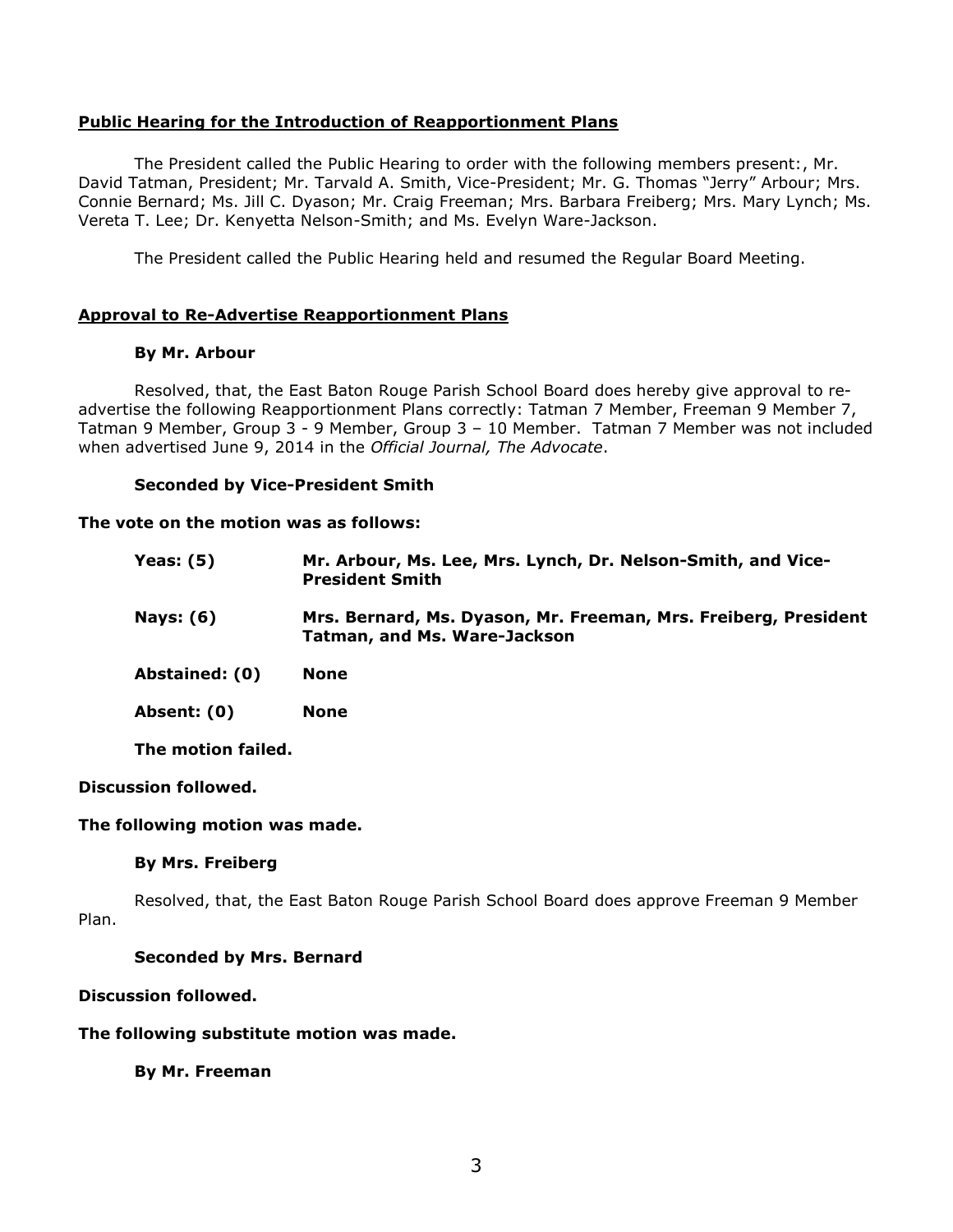Resolved, that, the East Baton Rouge Parish School Board does hereby approve Freeman 9 Member Plan with modifications.

# **Seconded by Ms. Ware-Jackson**

## **The vote on the substitute motion was as follows:**

| <b>Yeas: (2)</b> | Mr. Freeman and Mrs. Freiberg                                                                                                                   |
|------------------|-------------------------------------------------------------------------------------------------------------------------------------------------|
| Nays: (9)        | Mr. Arbour, Mrs. Bernard, Ms. Dyason, Ms. Lee, Mrs. Lynch, Dr.<br>Nelson-Smith, Vice-President Smith, President Tatman, and Ms.<br>Ware-Jackson |
| Abstained: (0)   | None                                                                                                                                            |

**Absent: (0) None**

**The substitute motion failed.**

# **Discussion continued.**

### **The following substitute motion was made.**

### **By Mr. Arbour**

Resolved, that, the East Baton Rouge Parish School Board does hereby approve Tatman 7 Member Plan.

# **Seconded by Vice-President Smith**

# **The vote on the substitute motion was as follows:**

- **Yeas: (1) Mr. Arbour**
- **Nays: (9) Mrs. Bernard, Mr. Freeman, Mrs. Freiberg, Ms. Lee, Mrs. Lynch, Dr. Nelson-Smith, Vice-President Smith, President Tatman, and Ms. Ware-Jackson**
- **Abstained: (0) None**
- **Absent: (1) Ms. Dyason**

**The substitute motion failed.**

### **Discussion continued.**

# **The following substitute motion was made.**

### **By Dr. Nelson-Smith**

Resolved, that, the East Baton Rouge Parish School Board does hereby approve Group 3 - 10 Member Plan.